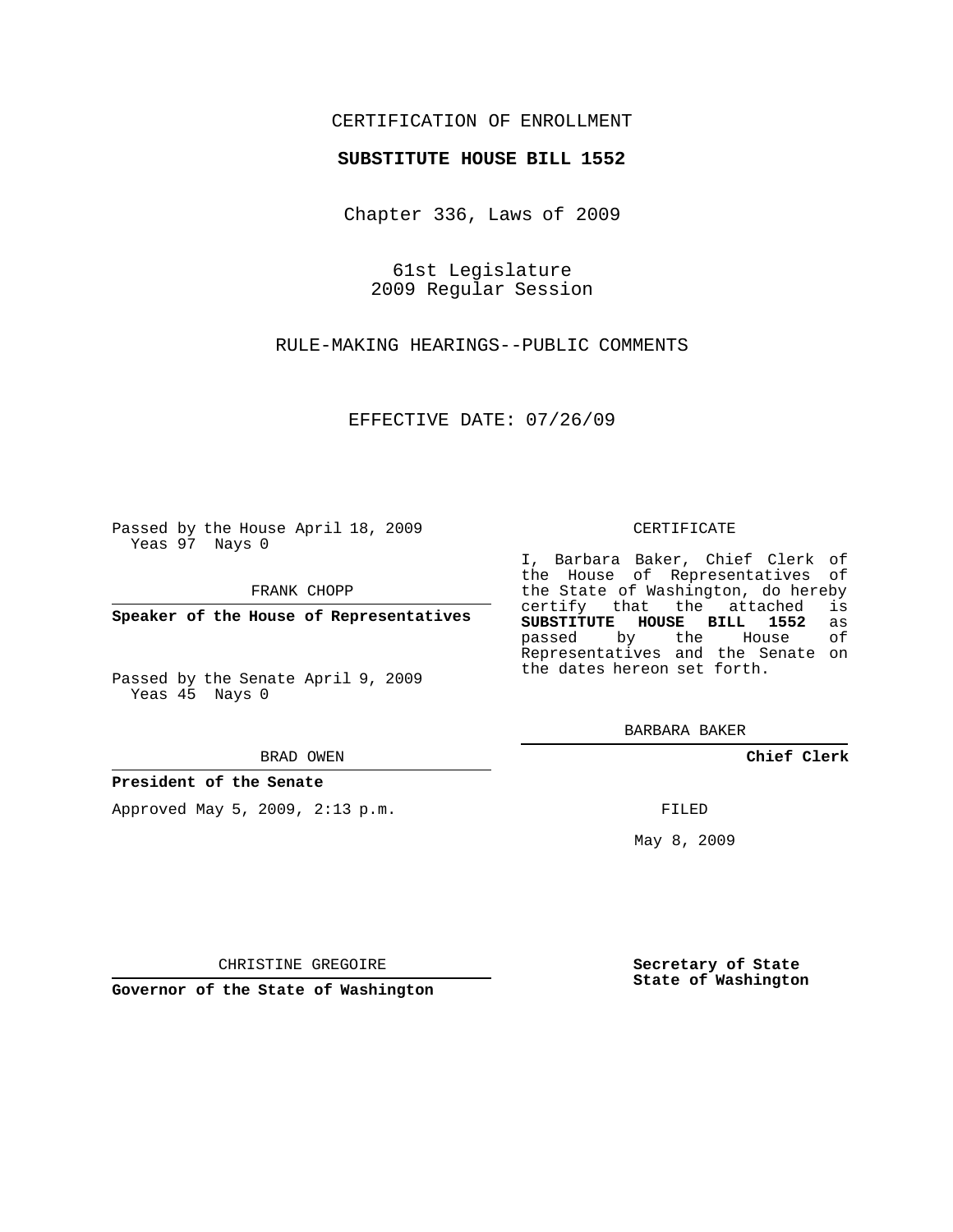## **SUBSTITUTE HOUSE BILL 1552** \_\_\_\_\_\_\_\_\_\_\_\_\_\_\_\_\_\_\_\_\_\_\_\_\_\_\_\_\_\_\_\_\_\_\_\_\_\_\_\_\_\_\_\_\_

\_\_\_\_\_\_\_\_\_\_\_\_\_\_\_\_\_\_\_\_\_\_\_\_\_\_\_\_\_\_\_\_\_\_\_\_\_\_\_\_\_\_\_\_\_

AS AMENDED BY THE SENATE

Passed Legislature - 2009 Regular Session

**State of Washington 61st Legislature 2009 Regular Session**

**By** House State Government & Tribal Affairs (originally sponsored by Representatives Kretz, Blake, Short, Nelson, Smith, Upthegrove, and McCune)

READ FIRST TIME 02/23/09.

 AN ACT Relating to public access at open public meetings; and amending RCW 34.05.325.

BE IT ENACTED BY THE LEGISLATURE OF THE STATE OF WASHINGTON:

 **Sec. 1.** RCW 34.05.325 and 2005 c 274 s 262 are each amended to read as follows:

 (1) The agency shall make a good faith effort to insure that the information on the proposed rule published pursuant to RCW 34.05.320 accurately reflects the rule to be presented and considered at the oral hearing on the rule. Written comment about a proposed rule, including supporting data, shall be accepted by an agency if received no later than the time and date specified in the notice, or such later time and date established at the rule-making hearing.

 (2) The agency shall provide an opportunity for oral comment to be received by the agency in a rule-making hearing.

 (3) If the agency possesses equipment capable of receiving telefacsimile transmissions or recorded telephonic communications, the agency may provide in its notice of hearing filed under RCW 34.05.320 that interested parties may comment on proposed rules by these means. If the agency chooses to receive comments by these means, the notice of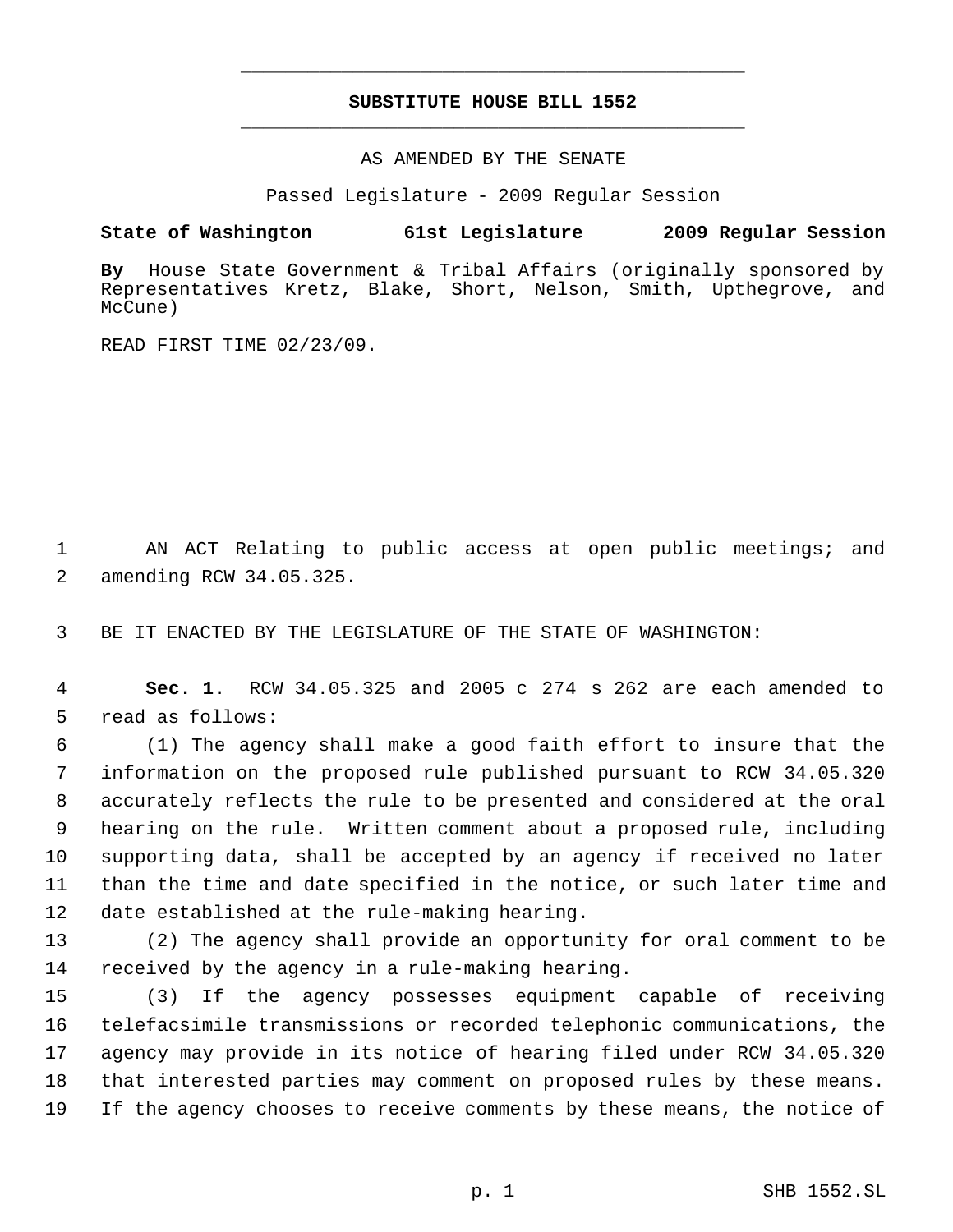hearing shall provide instructions for making such comments, including, but not limited to, appropriate telephone numbers to be used; the date and time by which comments must be received; required methods to verify the receipt and authenticity of the comments; and any limitations on the number of pages for telefacsimile transmission comments and on the minutes of tape recorded comments. The agency shall accept comments received by these means for inclusion in the official record if the comments are made in accordance with the agency's instructions.

 (4) The agency head, a member of the agency head, or a presiding officer designated by the agency head shall preside at the rule-making hearing. Rule-making hearings shall be open to the public. The agency shall cause a record to be made of the hearing by stenographic, mechanical, or electronic means. Regardless of whether the agency head has delegated rule-making authority, the presiding official shall prepare a memorandum for consideration by the agency head, summarizing the contents of the presentations made at the rule-making hearing, unless the agency head presided or was present at substantially all of the hearings. The summarizing memorandum is a public document and shall be made available to any person in accordance with chapter 42.56 RCW.

 (5) Rule-making hearings are legislative in character and shall be reasonably conducted by the presiding official to afford interested 23 persons the opportunity to present comment individually. All comments 24 by all persons shall be made in the presence and hearing of other attendees. Written or electronic submissions may be accepted and 26 included in the record. Rule-making hearings may be continued to a later time and place established on the record without publication of further notice under RCW 34.05.320.

 (6)(a) Before it files an adopted rule with the code reviser, an agency shall prepare a concise explanatory statement of the rule:

(i) Identifying the agency's reasons for adopting the rule;

 (ii) Describing differences between the text of the proposed rule as published in the register and the text of the rule as adopted, other 34 than editing changes, stating the reasons for differences; and

 (iii) Summarizing all comments received regarding the proposed rule, and responding to the comments by category or subject matter, indicating how the final rule reflects agency consideration of the comments, or why it fails to do so.